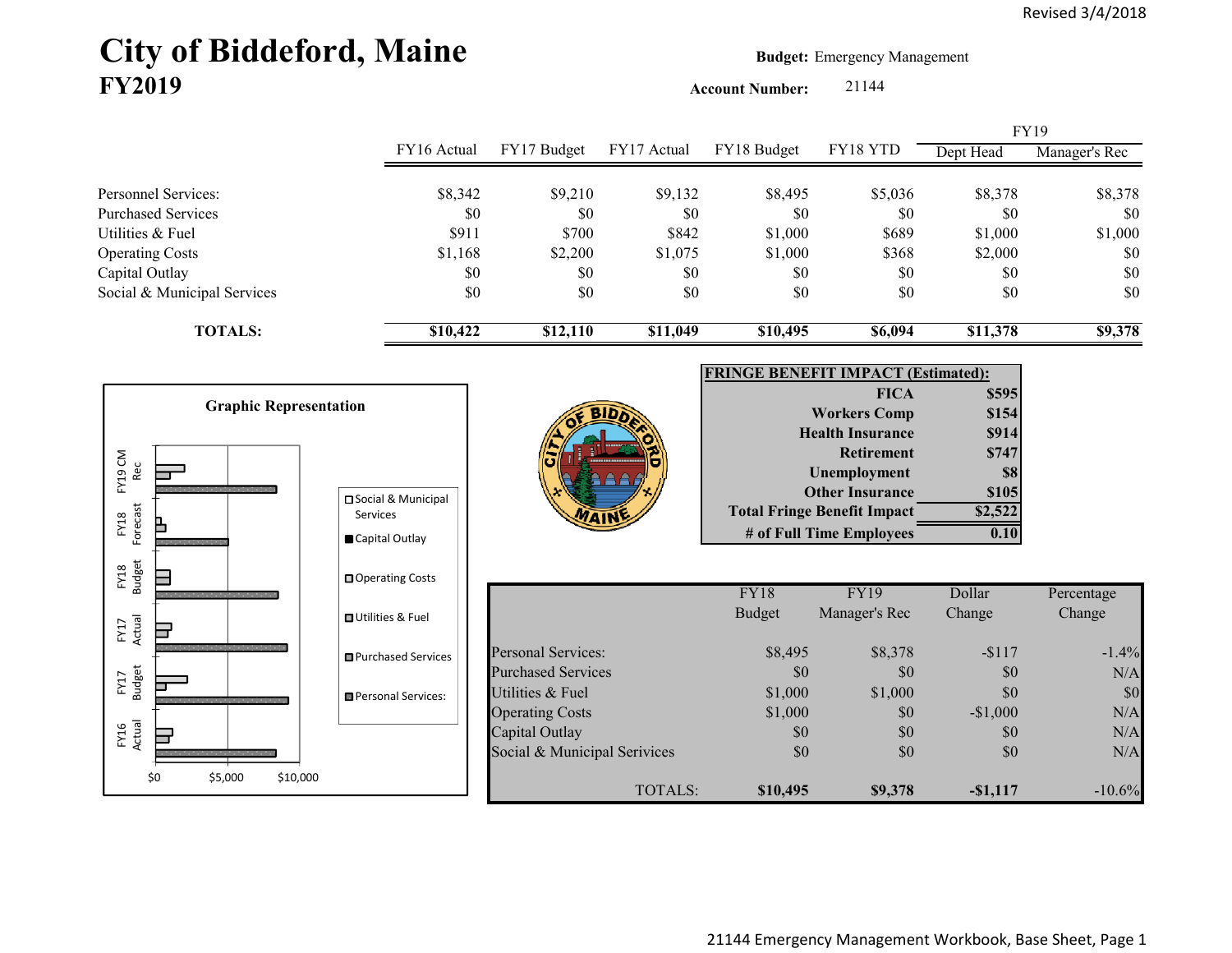#### Personnel Services

| Account                      |                                    | <b>FY16</b> | <b>FY17</b>   | <b>FY17</b> | <b>FY18</b>   | <b>FY18</b>  | <b>FY19</b> |           |
|------------------------------|------------------------------------|-------------|---------------|-------------|---------------|--------------|-------------|-----------|
| Number                       | Description                        | Actual      | <b>Budget</b> | Actual      | <b>Budget</b> | YTD 02/28/18 | Dept Head   | Mgr's Rec |
|                              |                                    |             |               |             |               |              |             |           |
|                              | 60101 Dept Manager Salary Exp      | \$6,564     | \$6,666       | \$7,145     | \$7,895       | \$5,036      | \$7,778     | \$7,778   |
|                              | 60201 FICA/Medicare-ER Share Exp   | \$492       | \$510         | \$533       | \$0           | \$0          | \$0         | \$0       |
|                              | 60202 MPERS-Employer Share Exp     | \$585       | \$633         | \$679       | \$0           | \$0          | \$0         | $\$0$     |
|                              | 60210 HPHC Ins Employer Share Ex   | \$677       | \$674         | \$694       | \$0           | \$0          | \$0         | \$0       |
|                              | 60212 S-T Disability ER Share Exp  | \$3         | \$3           | \$3         | \$0           | \$0          | \$0         | \$0       |
|                              | 60213 L-T Disability ER Share Exp  | \$22        | \$24          | \$25        | \$0           | \$0          | \$0         | $\$0$     |
|                              | 60216 Delta Dental ER Share        | \$0         | \$0           | \$0         | \$0           | \$0          | \$0         | \$0       |
|                              | 60217 RHSA Plan ER Share           | \$0         | \$0           | \$54        | \$0           | \$0          | \$0         | \$0       |
|                              | 60230 Clothing/Uniforms Expense    | \$0         | \$200         | \$0         | \$100         | \$0          | \$100       | \$100     |
|                              | 60251 Conferences/Training Expense | \$0         | \$0           | \$0         | \$0           | \$0          | \$0         | \$0       |
|                              | 60252 Travel/Mileage Expense       | \$0         | \$0           | \$0         | \$0           | \$0          | \$0         | $\$0$     |
|                              | 60253 Food/Lodging Expense         | \$0         | \$500         | \$0         | \$500         | \$0          | \$500       | \$500     |
| Totals                       |                                    | \$8,342     | \$9,210       | \$9,132     | \$8,495       | \$5,036      | \$8,378     | \$8,378   |
| Utilities & Fuel             |                                    |             |               |             |               |              |             |           |
| Account                      |                                    | <b>FY16</b> | <b>FY17</b>   | <b>FY17</b> | <b>FY18</b>   | <b>FY18</b>  | FY19        |           |
| Number                       | Description                        | Actual      | <b>Budget</b> | Actual      | Budget        | YTD 02/28/18 | Dept Head   | Mgr's Rec |
|                              | 60402 Phone/Celular/Paging Exp     | \$911       | \$700         | \$842       | \$1,000       | \$689        | \$1,000     | \$1,000   |
| Totals                       |                                    | \$911       | \$700         | \$842       | \$1,000       | \$689        | \$1,000     | \$1,000   |
| <b>Other Operating Costs</b> |                                    |             |               |             |               |              |             |           |
| Account                      |                                    | FY16        | <b>FY17</b>   | <b>FY17</b> | <b>FY18</b>   | <b>FY18</b>  | <b>FY19</b> |           |
| Number                       | Description                        | Actual      | Budget        | Actual      | Budget        | YTD 02/28/18 | Dept Head   | Mgr's Rec |
|                              | 60452 Operating Equip Repair Exp   | \$0         | \$1,000       | \$386       | \$0           | \$0          | \$0         | \$0       |
|                              | 60500 Admin/Office Supp/Eqt Non-C  | \$168       | \$200         | \$200       | \$0           | \$0          | \$0         | \$0       |
|                              | 60501 Operating Supp/Eqt Non-Cap   | \$1,000     | \$1,000       | \$489       | \$1,000       | \$368        | \$2,000     | \$0       |
| Totals                       |                                    | \$1,168     | \$2,200       | \$1,075     | \$1,000       | \$368        | \$2,000     | \$0       |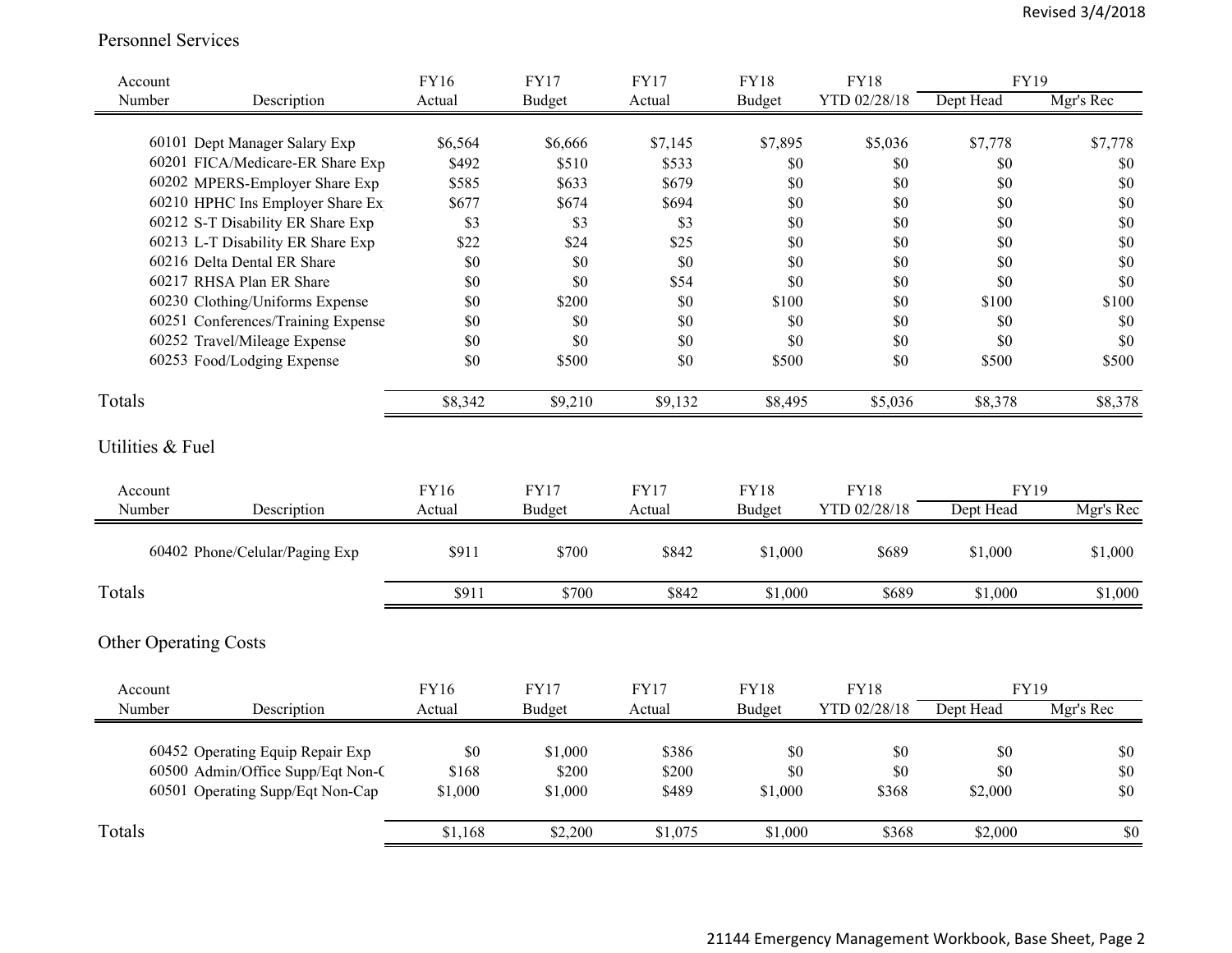#### DEPARTMENT PERSONAL SERVICES BUDGET WORKSHEET Fiscal Year 2019 BUDGET

| DEPARTMENT:              | 21144  |            | <b>Emergency Management</b> |                  |              |                |                  |
|--------------------------|--------|------------|-----------------------------|------------------|--------------|----------------|------------------|
|                          |        |            | <b>YEAREND</b>              |                  |              |                |                  |
|                          |        |            | ANNUALIZED                  |                  | CITY MANAGER | <b>COUNCIL</b> |                  |
| <b>CLASSIFICATION</b>    | EMP#   | <b>FTE</b> | TOTAL                       | <b>REQUESTED</b> | RECOMMEND.   | APPROP.        | <b>LAST NAME</b> |
| EMERGENCY MANAGEMENT DIR | 242531 | 0.10       | 7.748.00                    | 7.777.80         | 7,777.80     |                | <b>FECTEAU</b>   |
| TOTAL BUDGETED POSITIONS |        | 0.10       | 7.748.00                    | 7,777.80         | 7,777.80     |                |                  |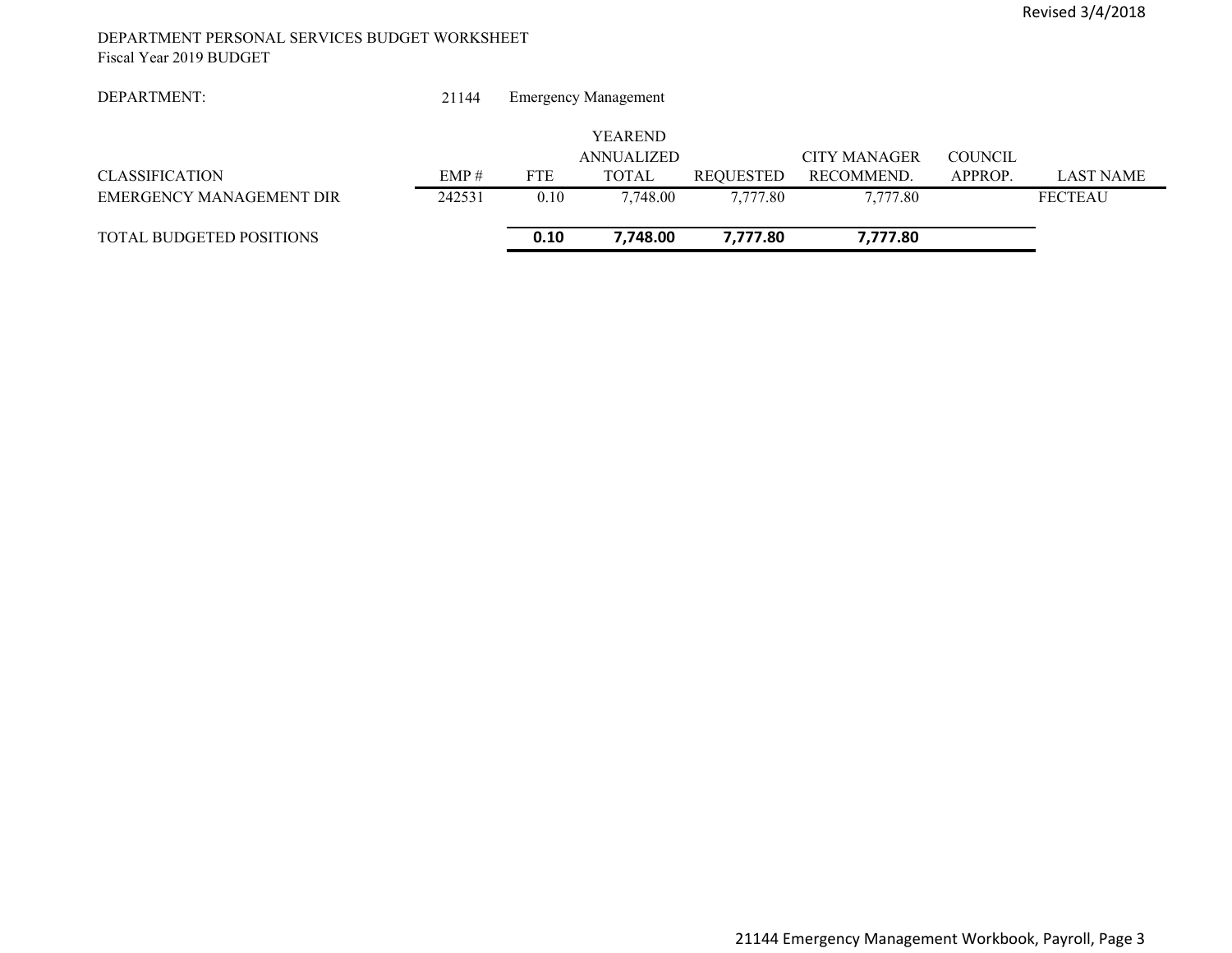

March 4, 2018 **Department:** Emergency Management

Account Title: Dept Manager Salary Exp

Department Number: 21144 21144 Account Number: 60101

| FY2016     | FY 2017       | FY 2017    | FY 2018       | FY 2018       |
|------------|---------------|------------|---------------|---------------|
| Actual     | <b>Budget</b> | Actual     | <b>Budget</b> | Est. Expended |
|            |               |            |               |               |
| \$6,563.60 | \$6,666.00    | \$7,144.97 | \$7,895.00    | \$7,895.00    |

| FY-2019       | Department | City Mgr       | Council | Increase   |
|---------------|------------|----------------|---------|------------|
|               | Reguest    | Recommendation | Action  | (Decrease) |
| <b>Budget</b> | \$7,777.80 | \$7,777.80     |         | (\$117.20) |

**Support for Budget Request:** Provide justification for the budget request using as much detail as possible

 to support it. Examples of acceptable support include unit costs, quantity estimates, price quotes, etc. Requests based solely on a percentage increase above the previous budget will not be accepted. Use additional sheets if necessary.

Dept Managers salary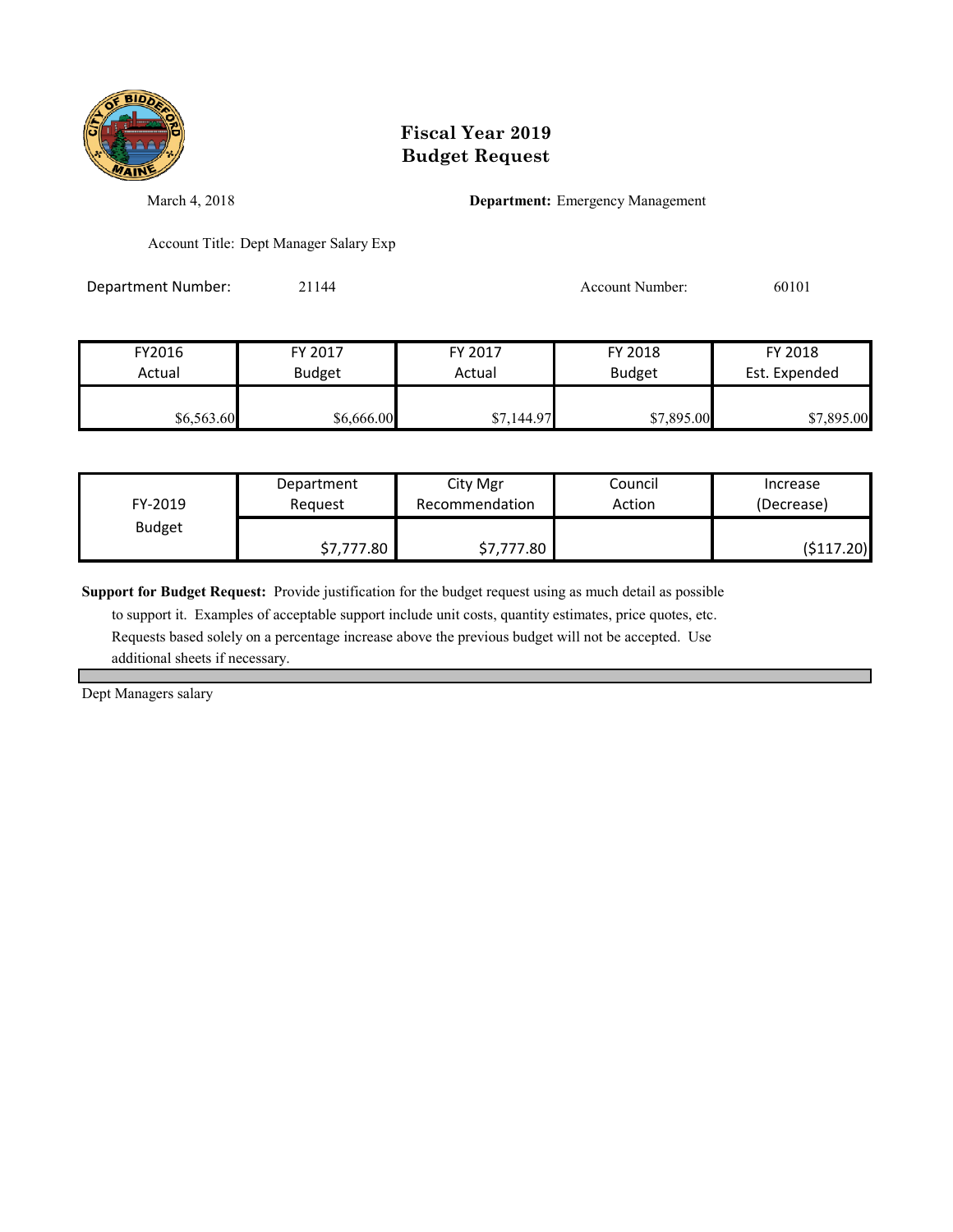

March 4, 2018 **Department:** Emergency Management

Account Title: Clothing/Uniforms Expense

Department Number: 21144 21144 Account Number: 60230

| FY2016 | FY 2017       | FY 2017 | FY 2018       | FY 2018       |
|--------|---------------|---------|---------------|---------------|
| Actual | <b>Budget</b> | Actual  | <b>Budget</b> | Est. Expended |
|        |               |         |               |               |
| \$0.00 | \$200.00      | \$0.00  | \$100.00      | \$100.00      |

| FY-2019       | Department | City Mgr       | Council | Increase   |
|---------------|------------|----------------|---------|------------|
|               | Reauest    | Recommendation | Action  | (Decrease) |
| <b>Budget</b> | \$100.00   | \$100.00       |         | \$0.00 l   |

**Support for Budget Request:** Provide justification for the budget request using as much detail as possible

 to support it. Examples of acceptable support include unit costs, quantity estimates, price quotes, etc. Requests based solely on a percentage increase above the previous budget will not be accepted. Use additional sheets if necessary.

Purchase a coat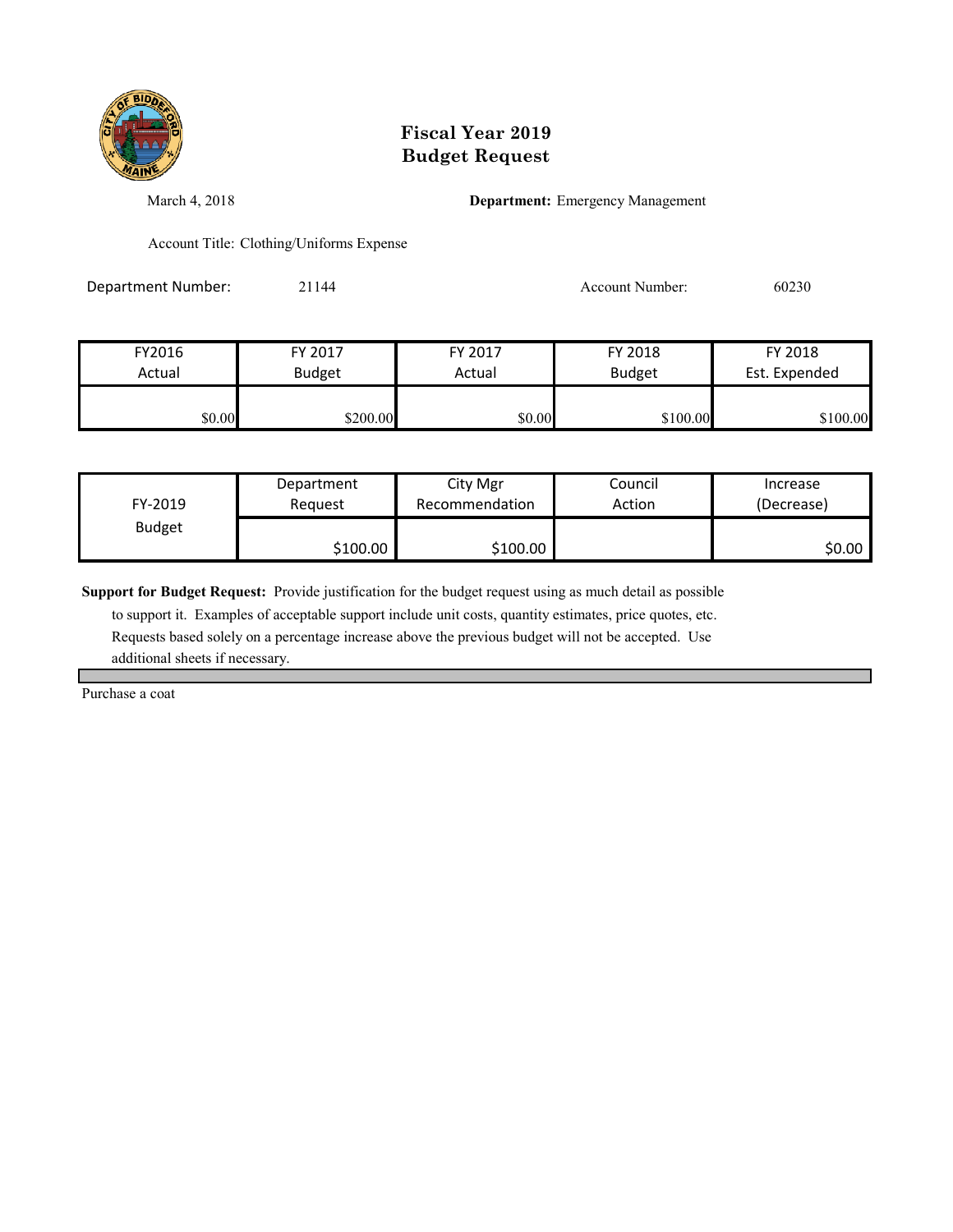

March 4, 2018 **Department:** Emergency Management

Account Title: Food/Lodging Expense

Department Number: 21144 21144 Account Number: 60253

| FY2016 | FY 2017       | FY 2017 | FY 2018       | FY 2018       |
|--------|---------------|---------|---------------|---------------|
| Actual | <b>Budget</b> | Actual  | <b>Budget</b> | Est. Expended |
| \$0.00 | \$500.00      | \$0.00  | \$500.00      | \$250.00      |

| FY-2019       | Department | City Mgr       | Council | Increase   |
|---------------|------------|----------------|---------|------------|
|               | Reauest    | Recommendation | Action  | (Decrease) |
| <b>Budget</b> | \$500.00   | \$500.00       |         | \$0.00∣    |

**Support for Budget Request:** Provide justification for the budget request using as much detail as possible

 to support it. Examples of acceptable support include unit costs, quantity estimates, price quotes, etc. Requests based solely on a percentage increase above the previous budget will not be accepted. Use additional sheets if necessary.

Purchase food for weather events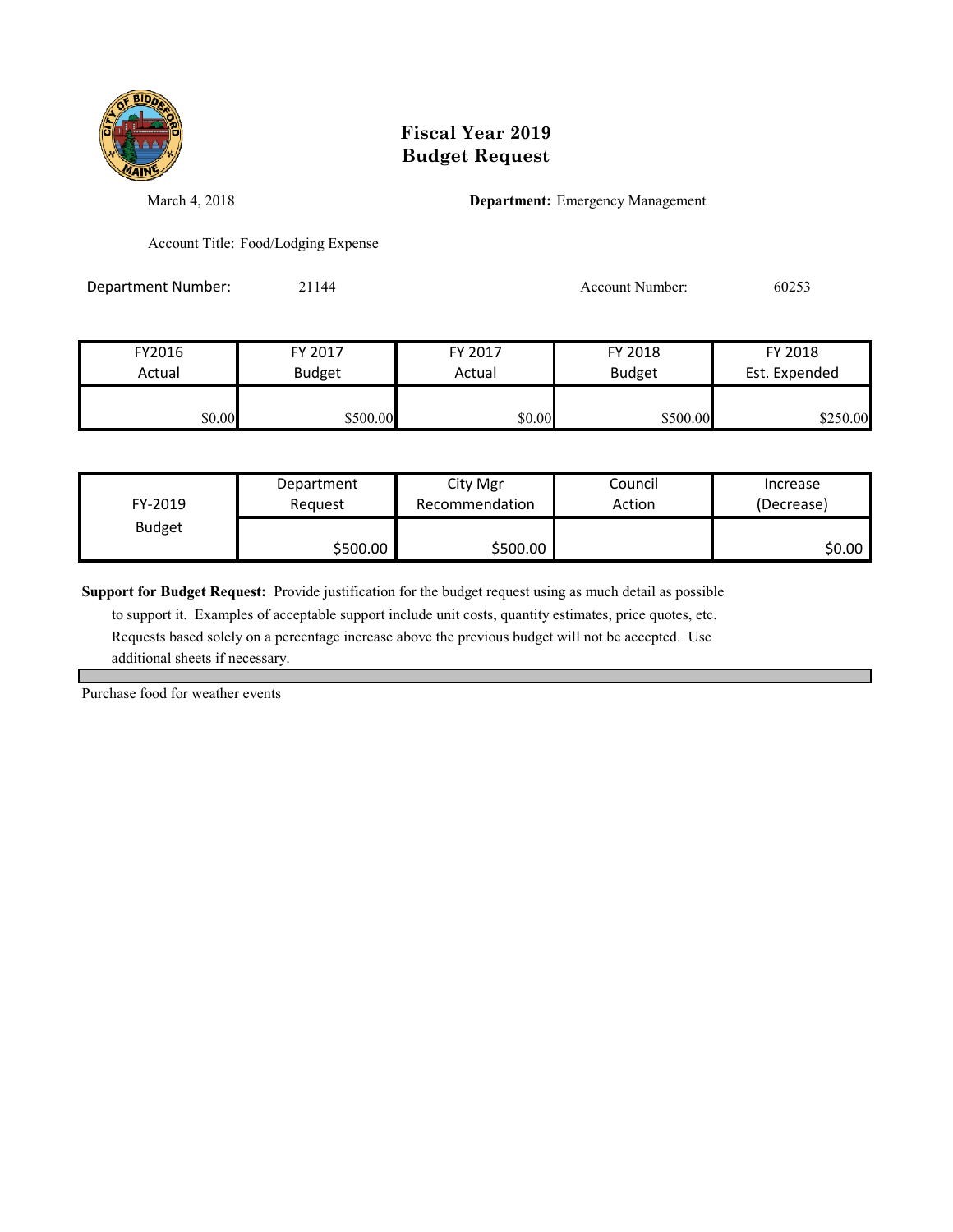

March 4, 2018 **Department:** Emergency Management

Account Title: Phone/Celular/Paging Exp

Department Number: 21144 21144 Account Number: 60402

| FY2016   | FY 2017       | FY 2017  | FY 2018                        | FY 2018  |
|----------|---------------|----------|--------------------------------|----------|
| Actual   | <b>Budget</b> | Actual   | <b>Budget</b><br>Est. Expended |          |
|          |               |          |                                |          |
| \$911.45 | \$700.00      | \$841.56 | \$1,000.00                     | \$800.00 |

| FY-2019       | Department | City Mgr       | Council | Increase   |
|---------------|------------|----------------|---------|------------|
|               | Reauest    | Recommendation | Action  | (Decrease) |
| <b>Budget</b> | \$1,000.00 | \$1,000.00     |         | \$0.00 l   |

**Support for Budget Request:** Provide justification for the budget request using as much detail as possible

 to support it. Examples of acceptable support include unit costs, quantity estimates, price quotes, etc. Requests based solely on a percentage increase above the previous budget will not be accepted. Use additional sheets if necessary.

Pay the P.O.T lines at the EOC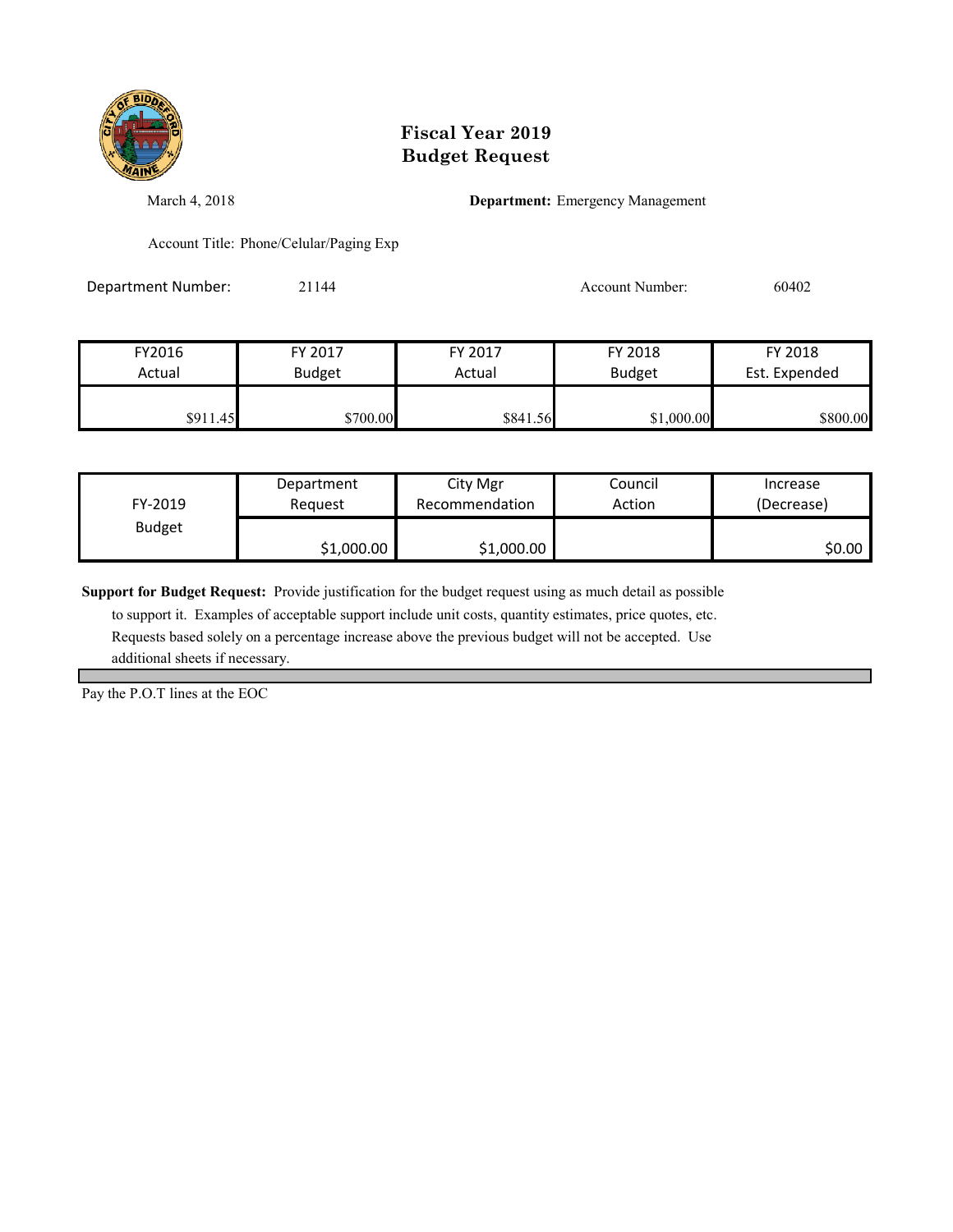

March 4, 2018 **Department:** Emergency Management

Account Title: Operating Equip Repair Exp

| Department Number: | 21144 | Account Number: | 60452 |
|--------------------|-------|-----------------|-------|
|                    |       |                 |       |

| FY2016 | FY 2017       | FY 2017  | FY 2018       | FY 2018       |
|--------|---------------|----------|---------------|---------------|
| Actual | <b>Budget</b> | Actual   | <b>Budget</b> | Est. Expended |
|        |               |          |               |               |
| \$0.00 | \$1,000.00    | \$385.82 | \$0.00        | \$0.00        |

| FY-2019       | Department | City Mgr       | Council | Increase   |
|---------------|------------|----------------|---------|------------|
|               | Request    | Recommendation | Action  | (Decrease) |
| <b>Budget</b> |            | \$0.00         |         | \$0.00     |

**Support for Budget Request:** Provide justification for the budget request using as much detail as possible

 to support it. Examples of acceptable support include unit costs, quantity estimates, price quotes, etc. Requests based solely on a percentage increase above the previous budget will not be accepted. Use additional sheets if necessary.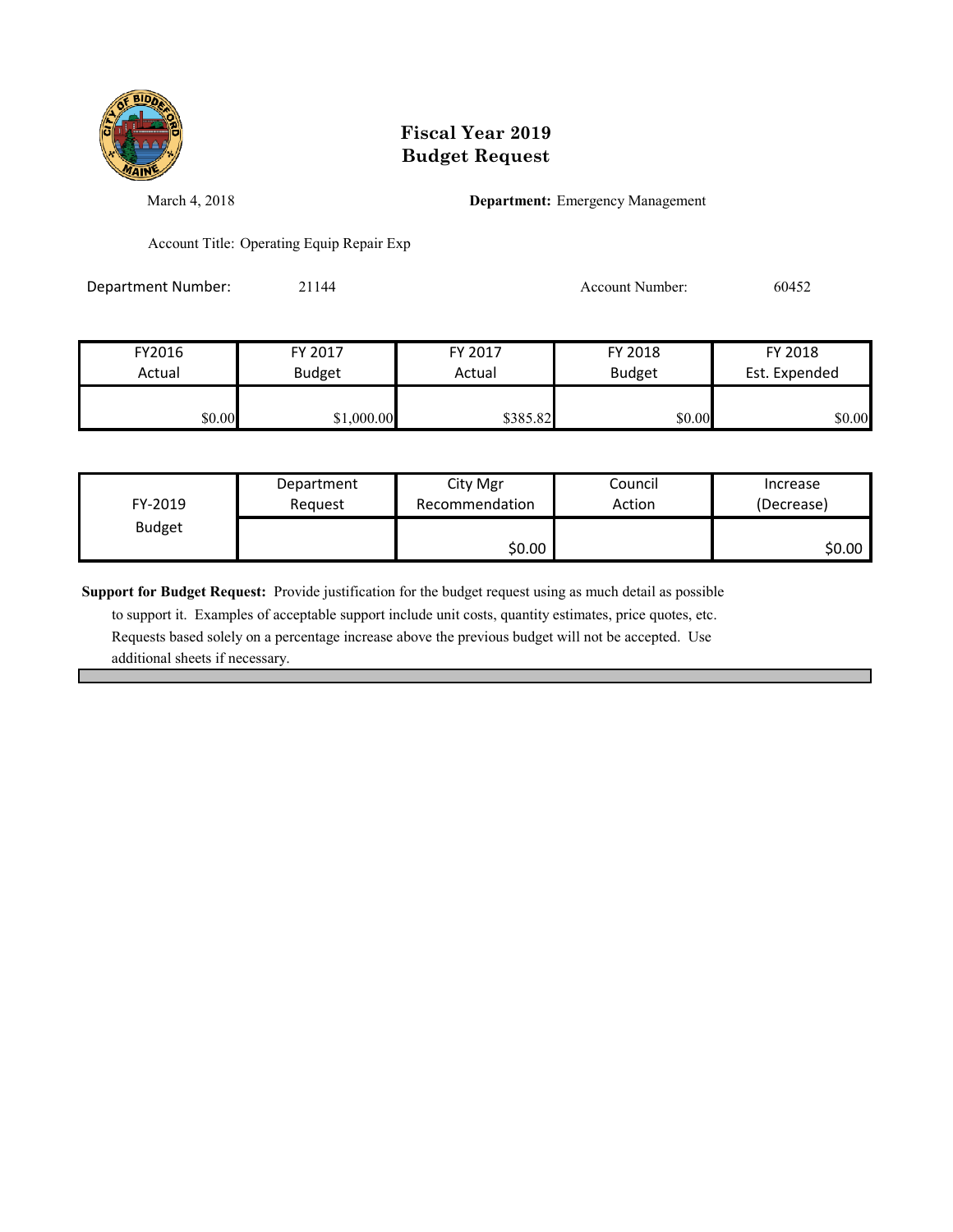

March 4, 2018 **Department:** Emergency Management

Account Title: Admin/Office Supp/Eqt Non-Cap

Department Number: 21144 21144 Account Number: 60500

| FY2016   | FY 2017       | FY 2017  | FY 2018       | FY 2018       |
|----------|---------------|----------|---------------|---------------|
| Actual   | <b>Budget</b> | Actual   | <b>Budget</b> | Est. Expended |
| \$168.43 | \$200.00      | \$200.00 | \$0.00        |               |

| FY-2019       | Department | City Mgr       | Council | Increase   |
|---------------|------------|----------------|---------|------------|
|               | Request    | Recommendation | Action  | (Decrease) |
| <b>Budget</b> |            | \$0.00         |         | \$0.00     |

**Support for Budget Request:** Provide justification for the budget request using as much detail as possible

 to support it. Examples of acceptable support include unit costs, quantity estimates, price quotes, etc. Requests based solely on a percentage increase above the previous budget will not be accepted. Use additional sheets if necessary.